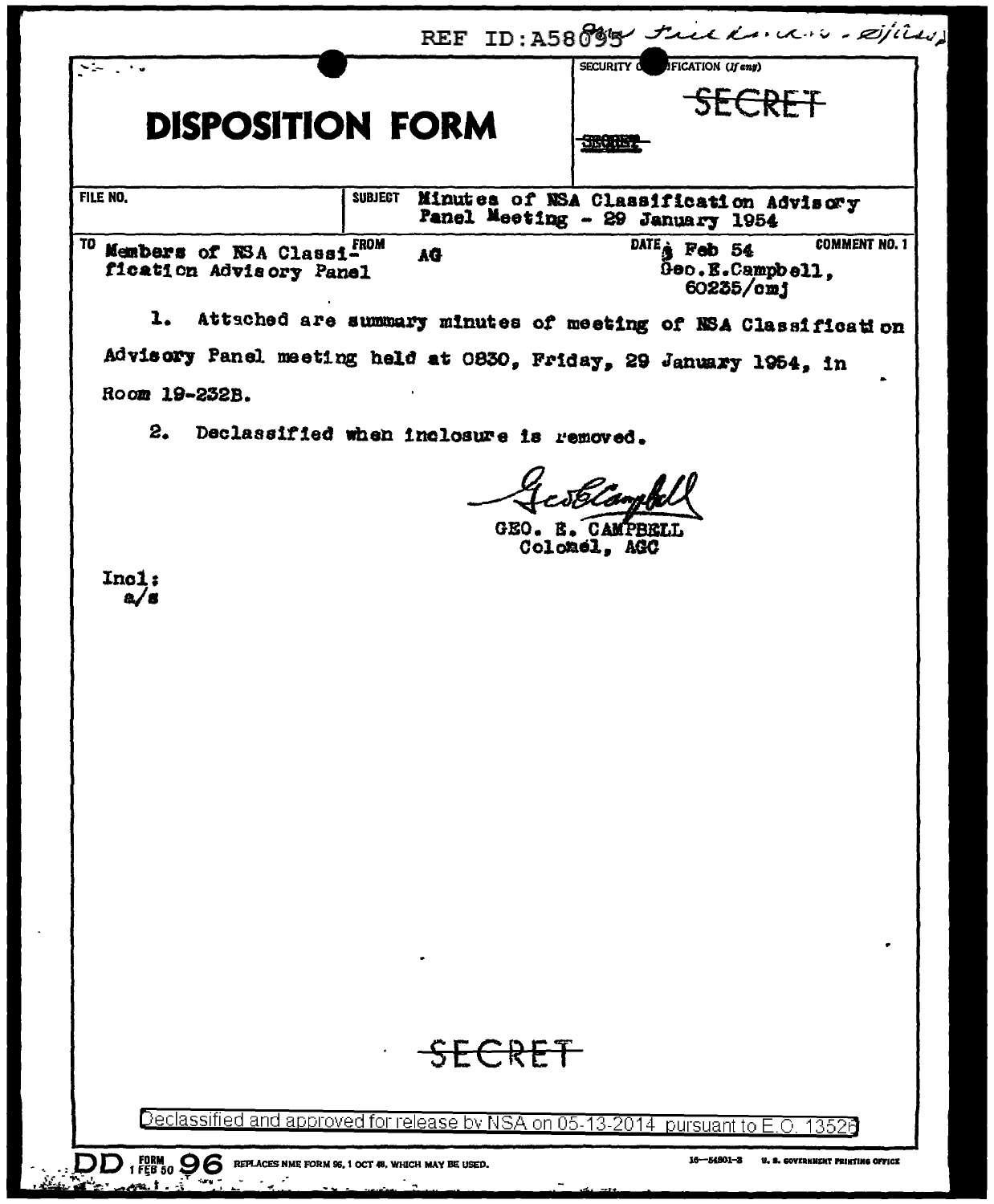



 $\mathbf{R}$  .

#### 2 February 1954

#### MINUTES OF NSA CLASSIFICATION ADVISORY PANEL MEETING - 29 JANUARY 1954

1. The second meeting of the NSA Classification Advisory Panel was called to order by Col. George E. Campbell, Adjutant General, at 0830, 29 January 1954, in Room 19-232B. The following were present:

|               | Mr. W. F. Friedman    | S/ASST      |
|---------------|-----------------------|-------------|
|               | Col. Geo. E. Campbell | AG          |
|               | Mr. D. D. Croskery    | C/SEC       |
| Dr. A. Sinkov |                       | <b>PROD</b> |
|               | Mr. F. E. Densmore    | <b>FROD</b> |
|               | Maj. W. R. Carson     | P/P         |
|               | Mr. S. W. Reynolds    | <b>SEC</b>  |
|               | Maj. W. T. Connor     | <b>SEC</b>  |
|               | Mr. L. D. Callimahos  | <b>TNG</b>  |

2. Col. Campbell noted that inquiries have been received from various contractors in regard to declassifying wartime contracts for electronic computing machine developments. It was agreed that if there is definite proof that these contracts are for the identical equipments that are now unclassified and which are negotiated for as unclassified there is no reason why the old contracts should not be declassified at this time.

3. The draft of proposed guide lines for use by originators in determining the classification of materials was presented for discussion and the revision is attached as Inclosure 1.

4. Additional suggestions made in connection with the paper were that:

a. The final draft be forwarded to USCIB for consideration and the first section having to do with Top Secret Codeword classification be examined by the Security Committee, also specific clarification be requested in regard to making code words unclassified when they are not used in their codeword sense.

b. Paragraph 2 under Top Secret Codeword, as revised (A cryptanalytic process which is indicative of specific success on a particular foreign system), is unnecessary if the paper is accepted as an over-all guide. Dr. Sinkov stated that FROD considered the original statement (Cryptanalytic and other processes peculiar to the production of Special Intelligence: success, progress, process) much too broad and that the question is incapable of being spelled out. He noted the need for stressing the interrelationships between the crypto processes in discussing COMINT successes on foreign communications.

c. Reference to USCIB and ISIB be deleted where portions of the UK/US Agreement (BRUSA) are extracted to elaborate upon certain points in the guide lines and that the paper be an NSA document.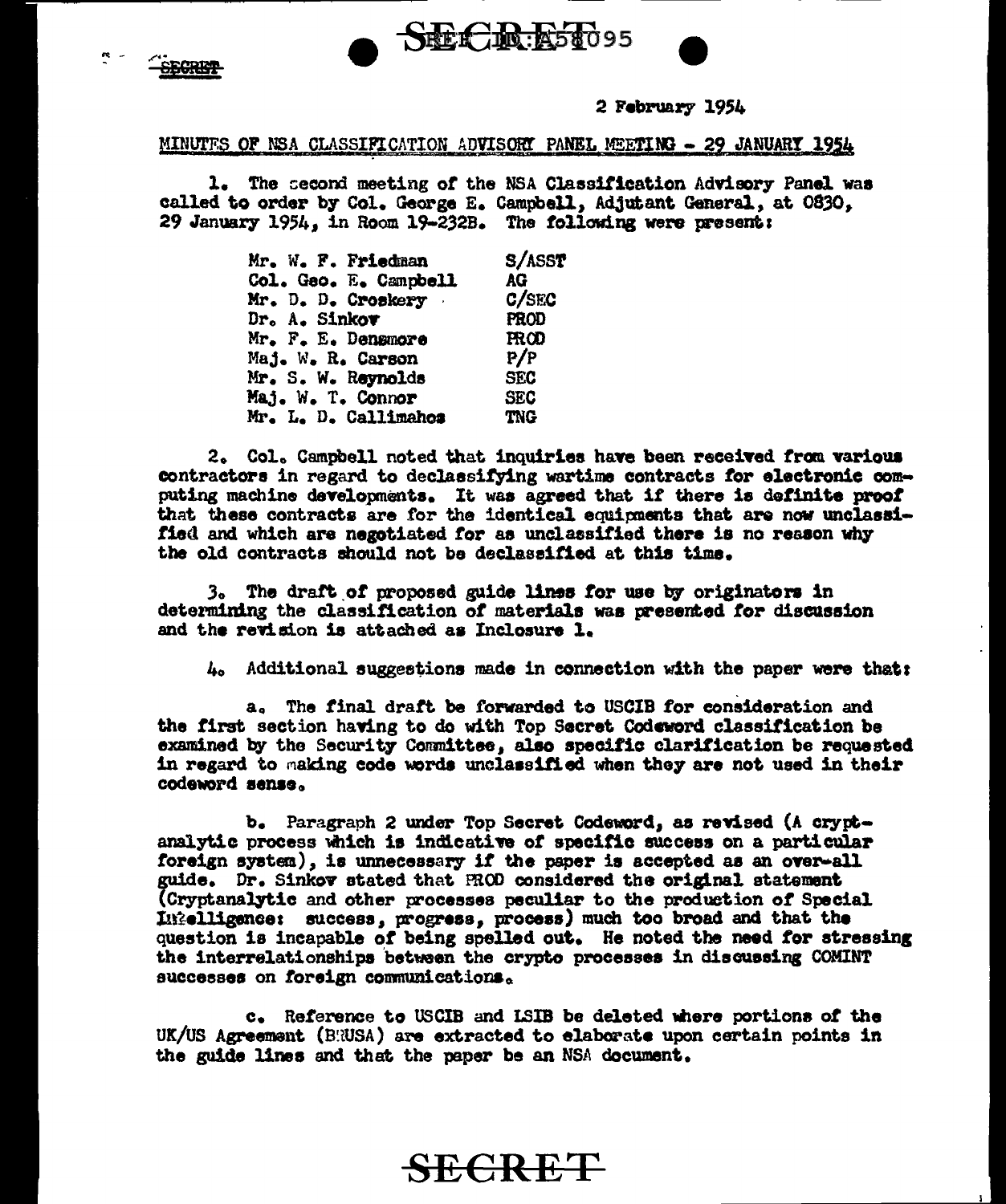

#### SECRET

 $\mathbf{R}^{\prime} = \mathbf{R}^{\prime}$  , where

d. In the final paper, particularly on the Top Secret and Confidential sections, the classification guides as promulgated by the Secretary of Defense be set forth.

5. Col. Campbell asked the Panel members to consider whether information stating that NSA is in the COMINT field and in the COMSEC field can be made public.

6. Inclosure 2 is a list of questions relating to problems of classification which has been submitted by PROD.

7. It was agreed that Inclosure 1 and 2 be considered at the next Panel meeting to be held at 0830, Friday, 5 February, in Room 19-232.

8. The meeting adjourned at 1130.

2 Incls  $a/s$ 

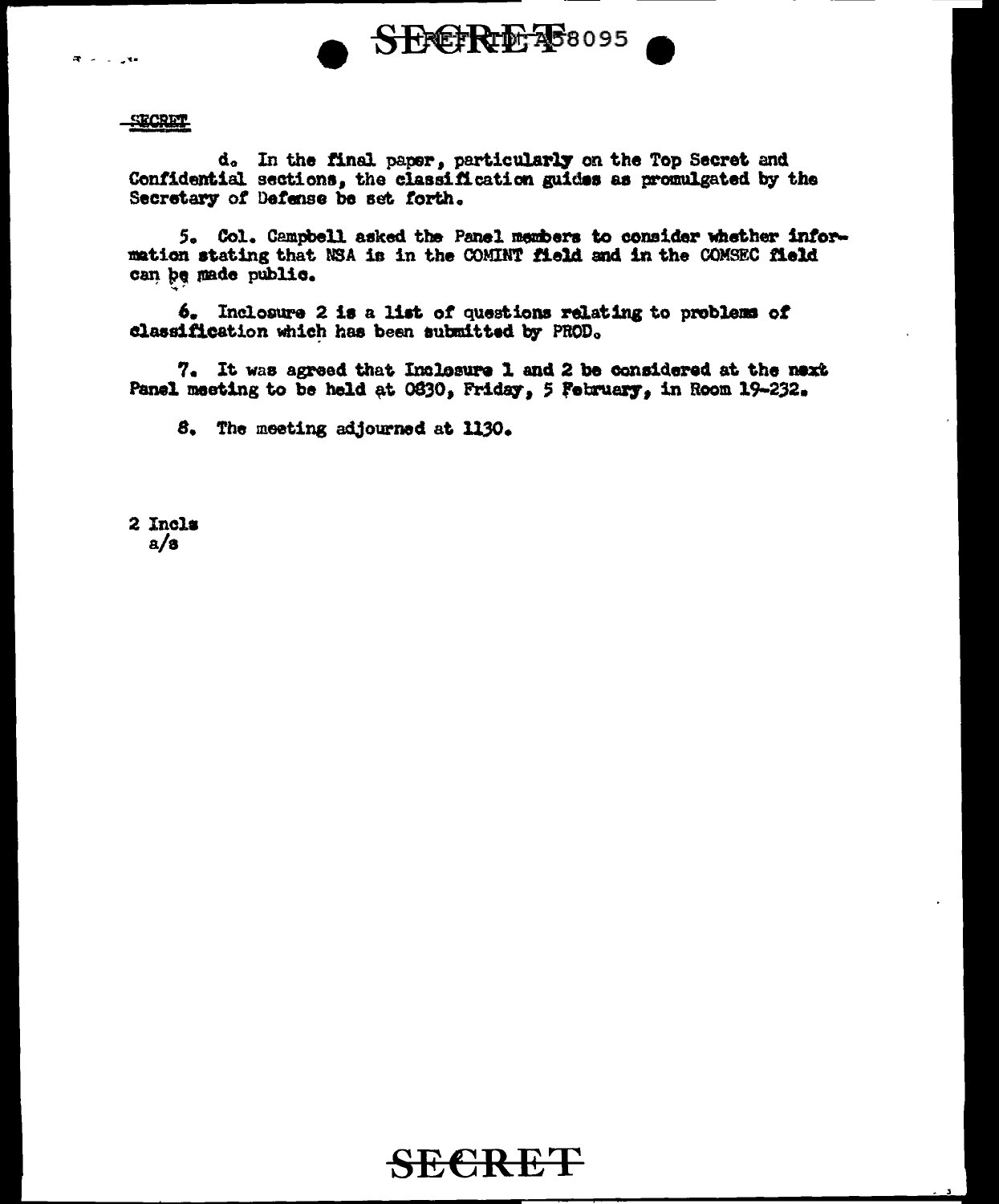

 $EO$  3.3(h)(2) PL 86-36/50 USC 3605

**SECRET** 

 $\mathbf{F}$  is the set of  $\mathbf{F}$ 

Revised: 1 Feb.54

## TOP SECRET CODEWORD

机. A cryptanalytic process which is indicative of specific success on a particular foreign system.

2. Traffic Intelligence involving call-signs or message headings encrypted in codes or ciphers of high security grading. Exceptions would be listed separately.

3. Traffic Intelligence involving such combination ("fusion") of separate Traffic Intelligence or other Secret Codeword sources as produces information whose value is so great that security of content becomes the overriding consideration.

\*This paragraph is unnecessary if the paper is to serve as the over-all guide. \*\*Mr. Callihamos will clarify definition of phrase "separate codeword".

Incl /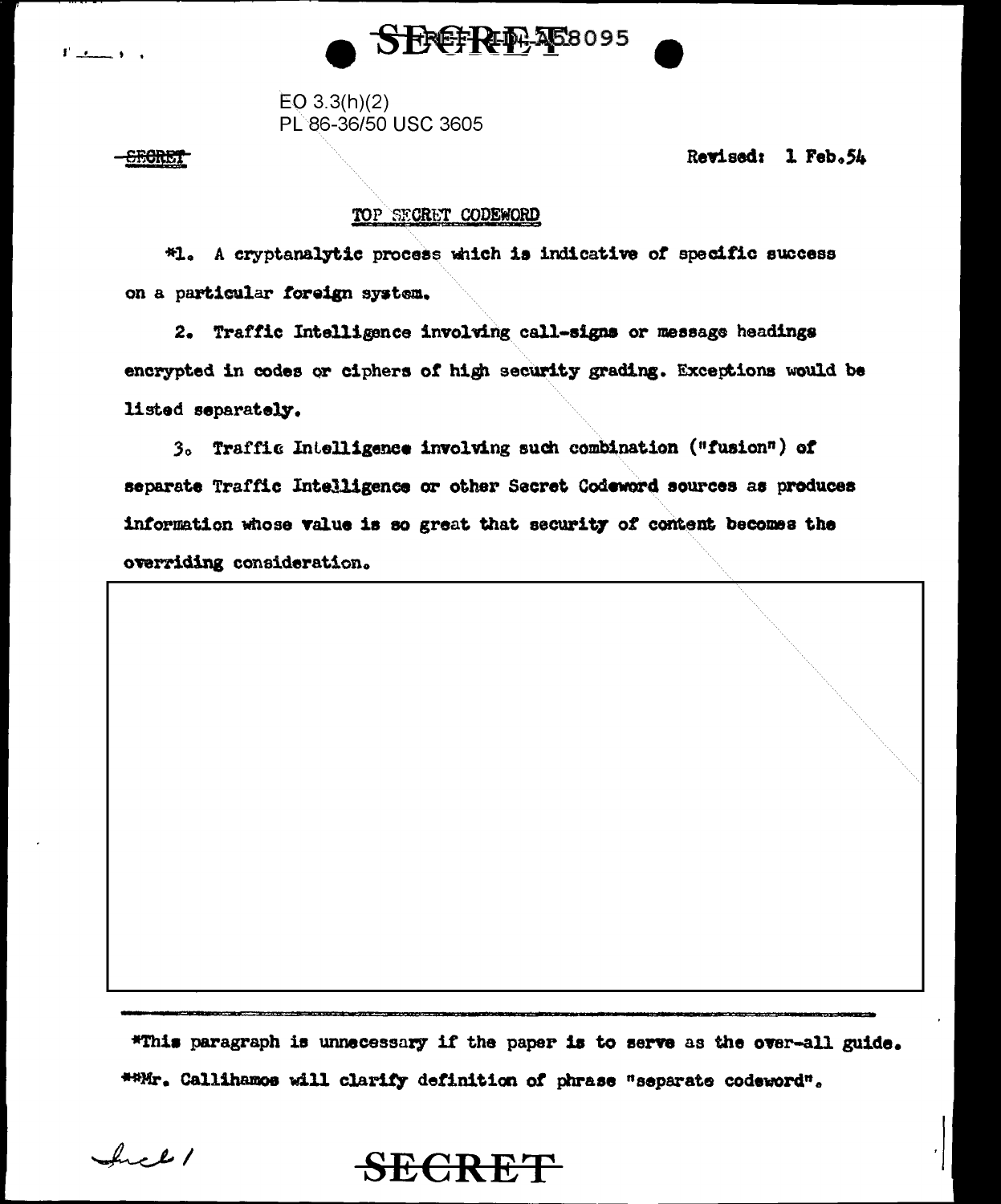

| EO 3.3(h)(2)         |
|----------------------|
| PL 86-36/50 USC 3605 |

Revised: 1 Feb.54

TOP SECRET CODEWORD (CONTINUED)

## TOP SECRET

1. The detailed mission of a COMINT agency or a major component thereof.

2. The existence of peace-time collaboration in COMINT matters between US agencies and Australia and Canada.

Intelligence derived from the cryptanalysis of high-grade enemy  $3<sub>o</sub>$ cryptosystems during World War II, provided the reference cannot lead to inferences as to the specific systems involved.

4. Codewords applicable to Special Intelligence and Special Weather Intelligence.

5. Disclosures of the details of cryptanalysis of specific low-grade enemy military cryptosystems during and after World War II.

6. COMINT end product, except such as by mutual agreement with GCHQ is Secret Codeword, is Top Secret.

### SECRET CODEWORD

1. Traffic Intelligence (including freely available privacy and brevity systems such as commercial codes) except where specifically assigned to other categories:

> Traffic analysis processes, except elementary principles. a.

b. Summaries, etc., based on Traffic Intelligence.

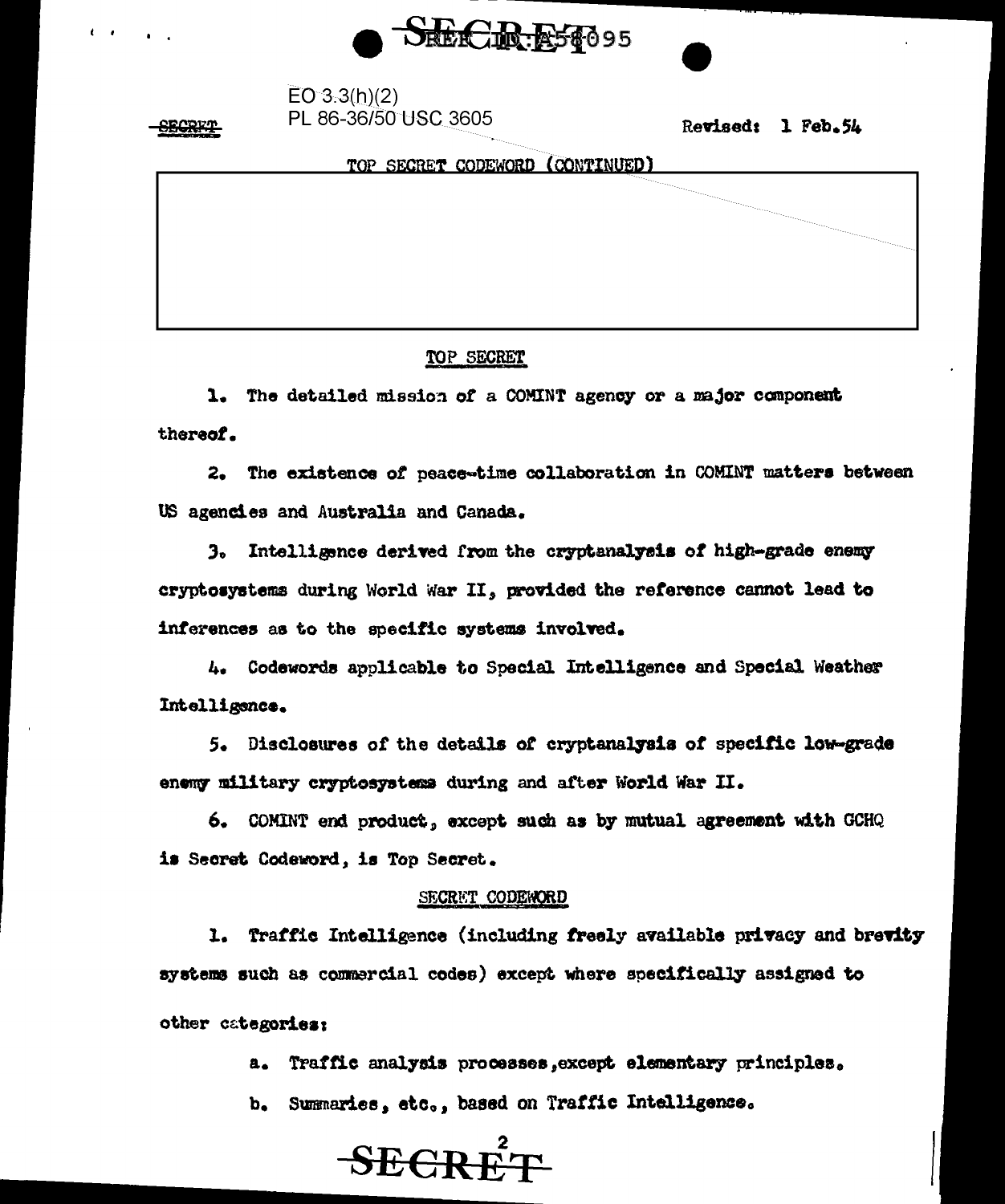## $SEER$  $E:58095$

 $EO(3.\overline{3}(h)(2))$ PL 86-36/50 USC 3605

Revised: 1 Feb. 54

<del>SECRIT</del>

### SECRET CODEWORD (CONTINUED)

except as noted in paragraphs & and 6 under Top Secret Codeword.

3. Special Intelligence specifically assigned on the basis of cryckosystems by USCIB.

4. Case notations and texta information.

#### **SECRET**

\*1. Standing operating procedures and instruction manuals governing the respective COMINT organizations (except instructions to processing activities governing their processing in detail and the handling and security of their final products).

**\*\*2.** Intercept assignments.

3. Detailed intercept and D/F plans and over-all operational effectiveness of intercept and D/F organization as a whole.

4. General reference to the fact of cryptanalytic success against lowgrade enemy military crypto-systems during World War II and the Korean conflict, without any detailed description of the cryptanalytic methods used.

\*Requires clarification and elaboration. Some SOP's are higher or lower classification. This might be suppressed, and merely list subject matter of such SOP's under appropriate category.

**\*\*Cannot reconcile this with SECRET inasmuch as Texta (paragraph**  $l_t$ **, under** Secret Codeword) is an integral part of intercept assignments and is classified Secret Codeword.

SE CR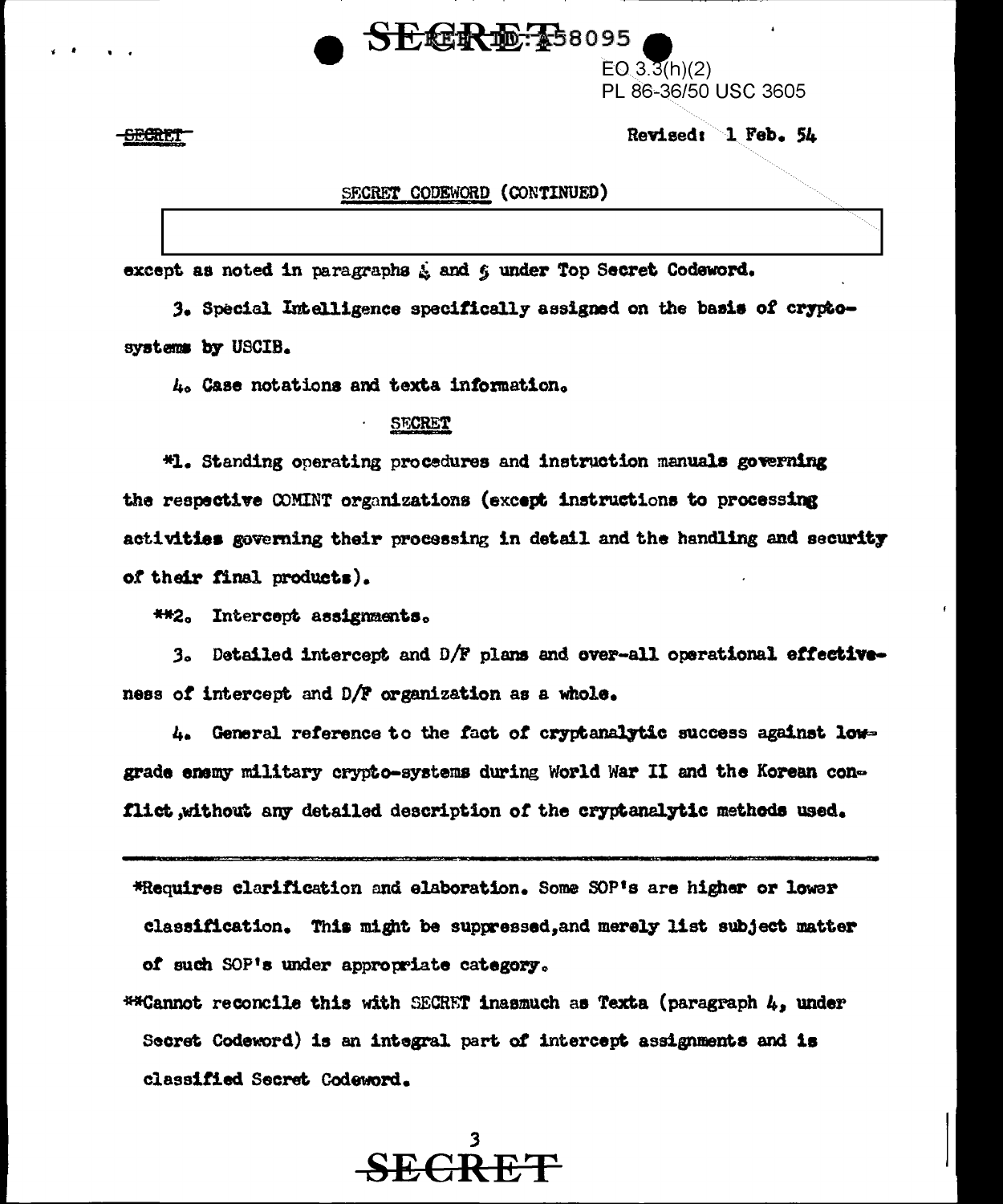

**CECRET** 

Revised: 1 Feb. 54

#### SECRET (CONTINUED)

5. Details of traffic analysis (not involving high-grade callsign decryption) as applied to enemy communications during World War II.

6. Description of equipment peculiar to intercept stations.

\*7. The broad outlines of Traffic Analysis processes.

\*\*8. Reference to cryptanalysis as a source of intelligence, but excluding details of processes.

\*\*\*9. The listing of US Service operated intercept stations designated either by geographical locations or by numerical designation (2 or more).

10. Existence of peacetime collaboration between the US and UK (GCHQ) in the COMINT field.

11. All personnel reports, civilian and/or military, which indicate authorized and/or a ctual strength by job designation or by organizational element title where such designation or organizational element title would indicate details of the cryptologic mission.

12. Codeword applicable to Traffic Intelligence.

13. Current instructions for forwarding processed RU traffic.

14. Information relating to an entire system of cryptological  $(R/D)$ equipment.

15. Cryptanalytic short titles involving two or more.

\*\* Do we hope to conceal fact that cryptanalysis is a source of intelligence? This is at least unrealistic.

\*\*\* Note that numerical designation appears on Confidential raw traffic.

4

 $*$  This seems to include "Elementary principles of  $T/A$ " listed under Restricted in NMASM II, as well as "intercept, D/F... as source of intelligence" under Confidential.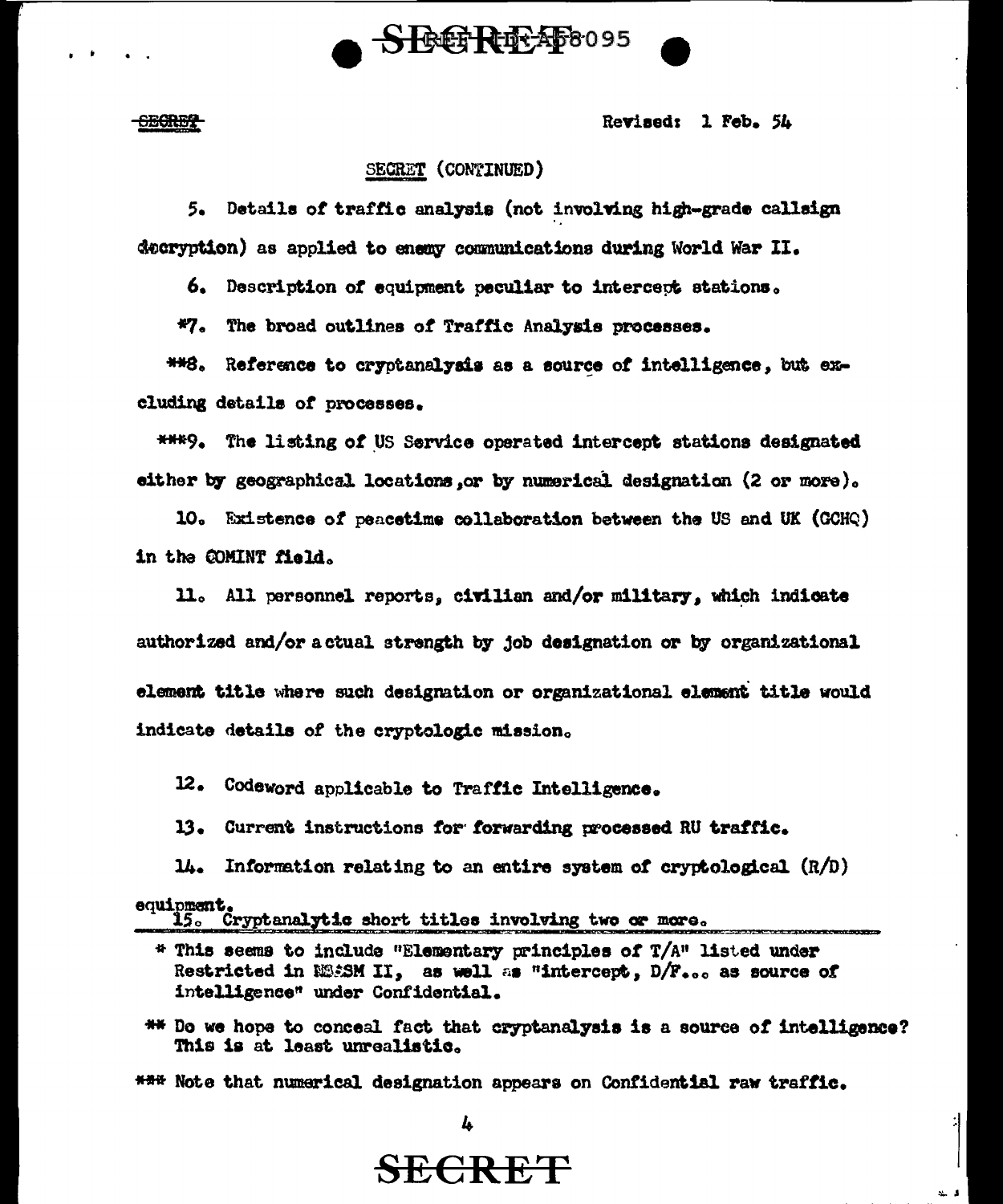

### **OECRET**

Revised: 1 Feb. 54

#### CONFIDENTIAL

#1. Association of broad COMINT functions with specific activities and organizations by name (except as provided under "non-classified" below).

2. Charts and descriptions of the organization of NSA and service cryptologic agencies.

3. Individual intercept and D/F station products and statements of operational effectiveness.

4. Association of specific phases of COMINT activity with types of units.

5. Intercepted raw traffic that shows no evidence of processing for COMINT purposes.

6. Reference, in general terms, to intercept, D/F, RFP, and MOA as sources of intelligence.

\*\*7. Administrative records of indoctrination and execution of security oaths.

\*\*\*\*S. Cover names assigned to various sources of \$raffic, when used out of context.

\*\*\*9. NSA's possession of or interest in RAM equipment.

10. The terms "United States Communications Intelligence Board" and "U. S. Communications Security Board" (abbreviations "USCIB" and "USCSB") are unclassified. - 14

\* Requires clarification. \*\* Should this be classified? \*\*\* This should not be classified.

5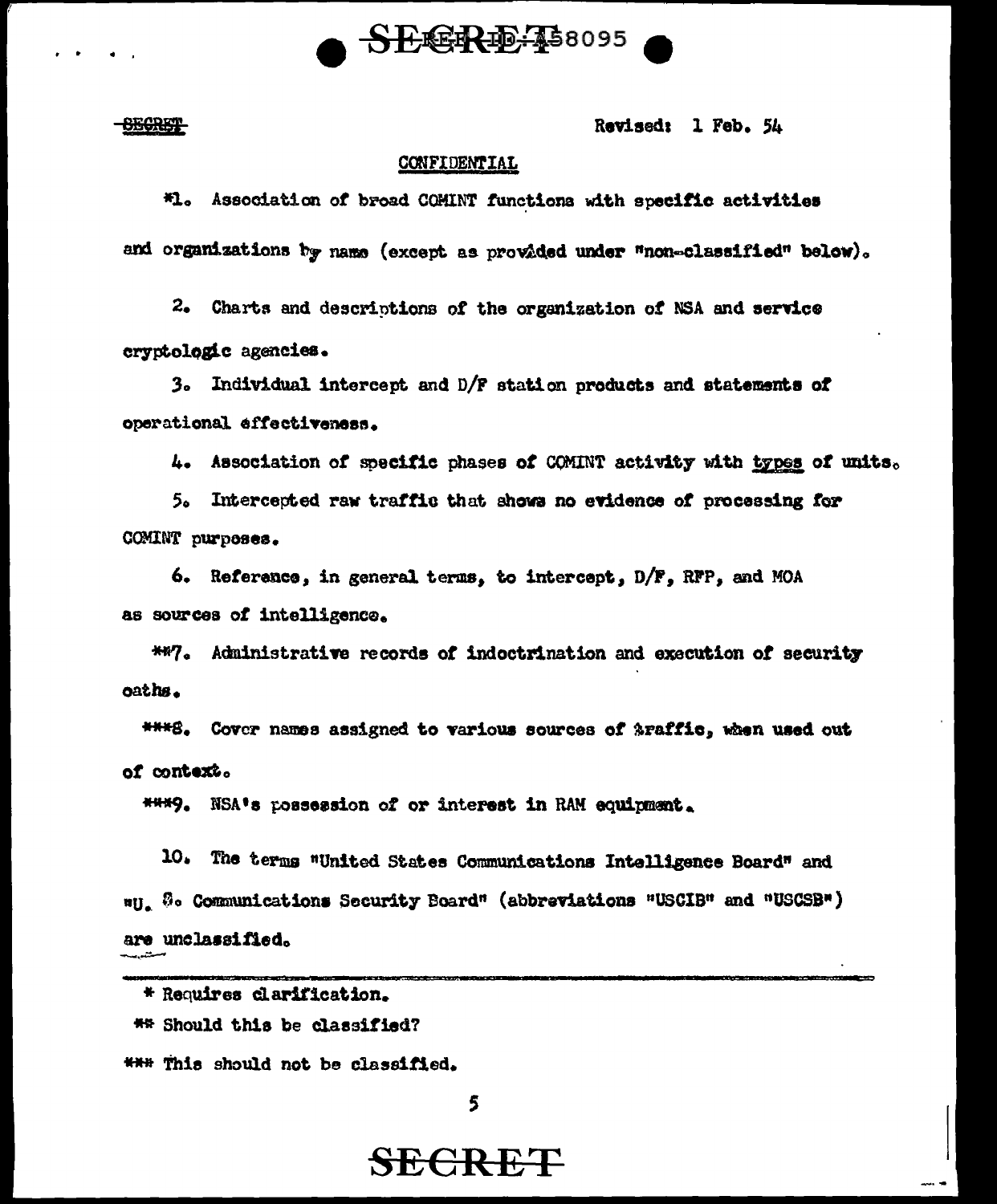

**SECRET** 

aircraft.

Revised: 1 Feb. 54

## CONFIDENTIAL (Continued)

11. Traffic Intelligence relating to D/F mission assignments, bearing reports and fix reports (i.e., target frequencies, call-signs, "piped signals," other signal information, bearings and fixes), provided that no complex changing call-sign systems are included.

12. Plain-text tactical or operational traffic provided that no interpretations of complex changing call-sign systems, enciphered map references, or results of advanced traffic analysis are included. This material shall include local procedural and local grid and zone systems used for artillery direction, tactical control and movement of front line units, early warning and exercise of tactical combat control of

13. Traffic Intelligence or Special Intelligence from analysis of radar tracking reports and visual observation reports as found in tactical or operational traffic, provided that enciphered aircraft type designations or interpretations of complex changing call-sign systems are not included. Inclusion of local grid or zone references, local procedural codes used for brevity and plain text interspersed with cover words is permissible.

14. Special Intelligence from Naval tactical maneuvering codes. when used as such, and from jargon codes.

15. COMINT concerning weather which is derived from this category source includes only that COMINT described in paragraphs 12 and 13 above.

16. All nersonnel reports, civilian and/or military, which indicate authorized and/or actual agency strength in total, by organizational

**SECRET**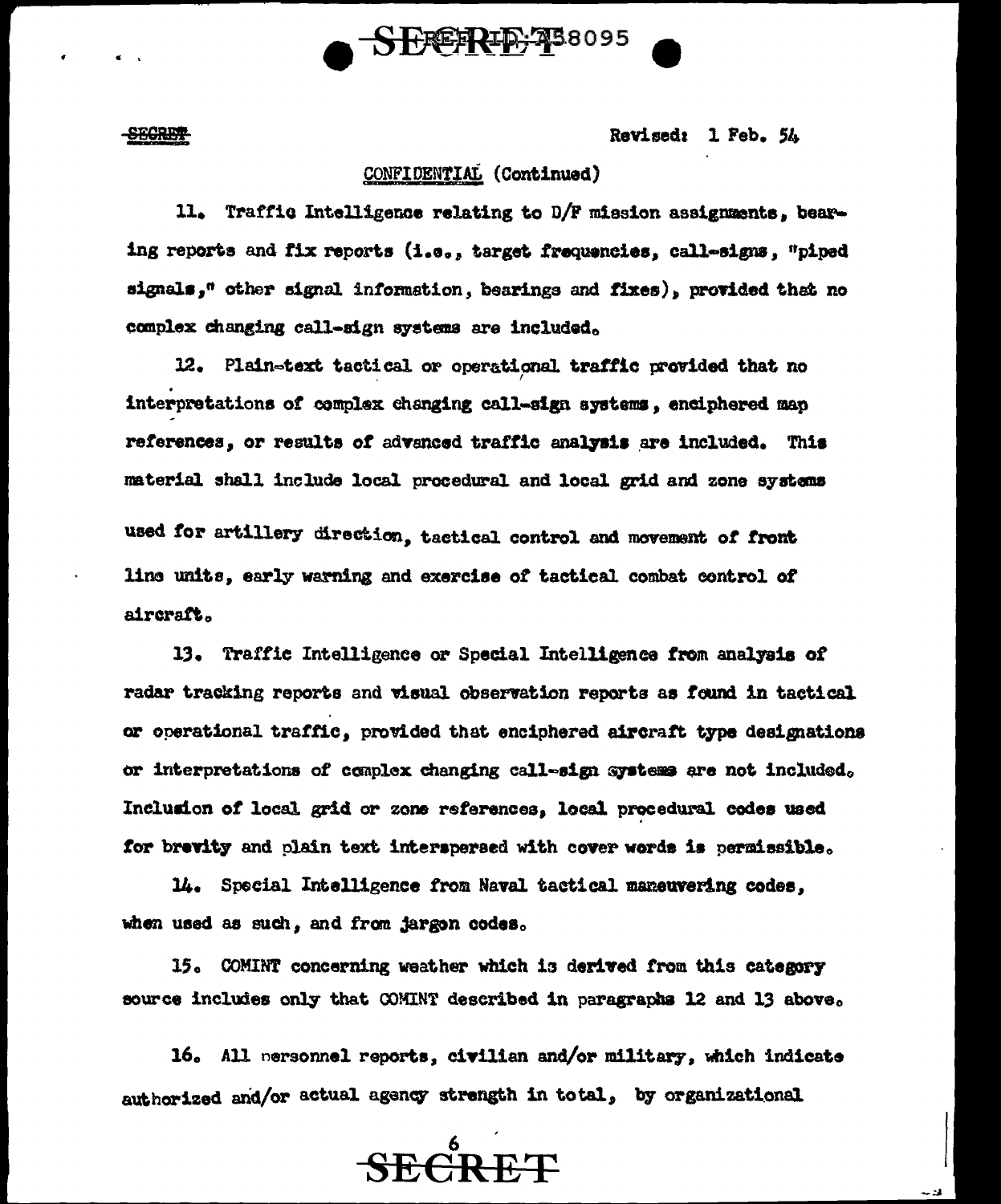

SECRET

Revised: 1 Feb. 54

#### CONFIDENTIAL (Continued)

element, short title or symbol, by primary program element, or by function.

17. Special purpose features of and extent of effort with computers.

18. Information relating to individual parts of cryptological equipment  $(R/D)$  may be in this classification.

19. The terms "task dollar amounts", "funding programs", and "total year amounts" (R/D).

20. Terms "key study (when not related to specific systems), wired wheel machine, Hagelin machine, isolog, stereolog, depth search, ABNER program, ATLAS program, ENIGMA machine, key generator, intercept traffic".

21. Table of Allowances of an operating office.

22. Rosters, telephone lists, etc., which show names of all employees of an office together with their phone number, room number, location, and assignment.

23. Reference to the term "special code word" in connection with cryptologic activities.

24. Detailed references to, and description of, cryptanalytic success against specific military cryptosystems used by foreign powers between 11 November 1918 and 7 December 1941.

25. Intelligence derived from the cryptanalysis of the diplomatic cryptosystems used by foreign powers between 11 November 1918 and 7 December 1941.

26. The fact that NSA performs security analysis and evaluation of U.S. cryptosystems and classified beamunications transmitted by electrical measo.

7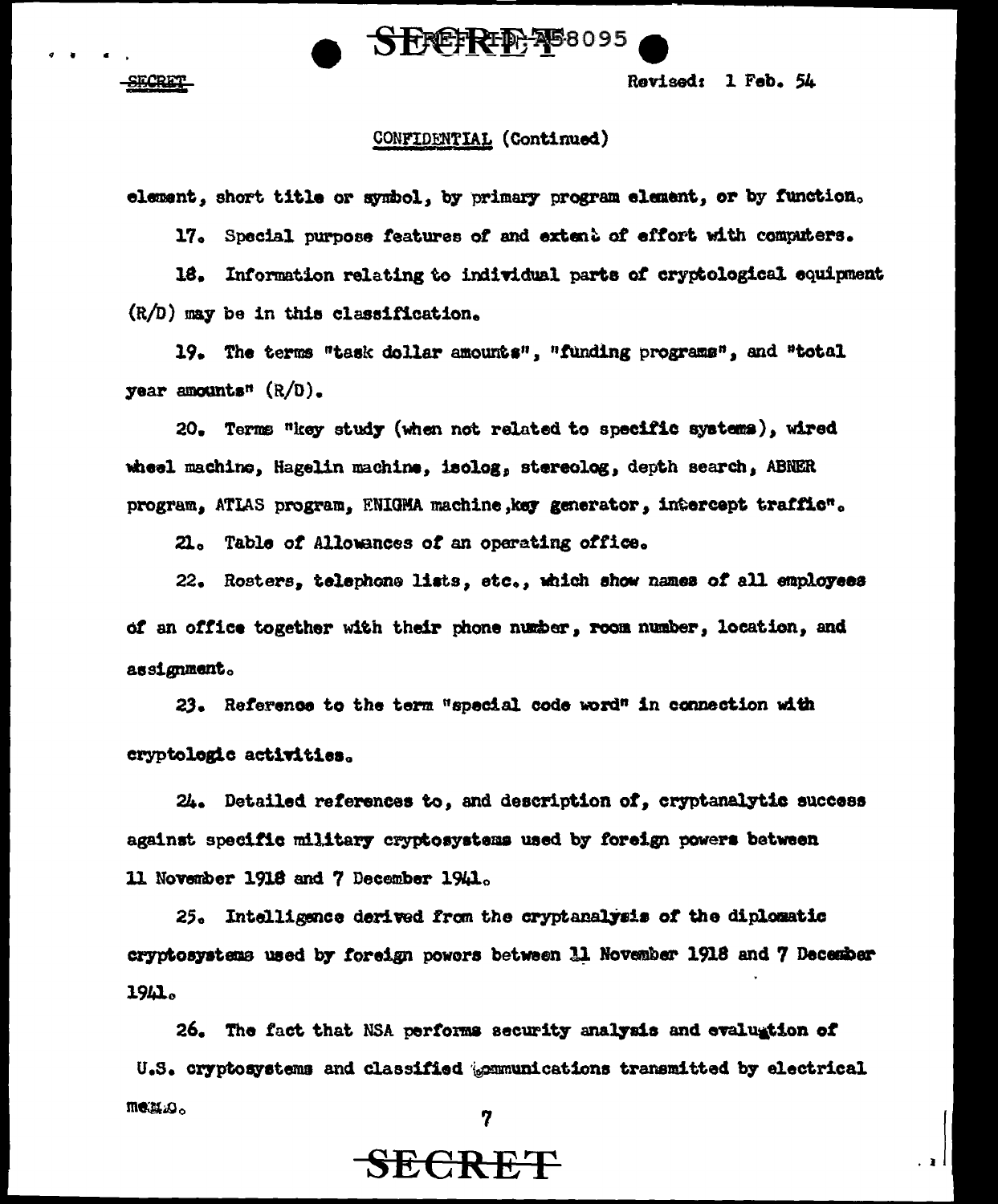# SECR 配卡58095

 $EO 3.3(h)(2)$ PL 86-36/50 USC 3605

#### <del>SECRET</del>

#### Revised: 1 Feb. 54

#### CONFIDENTIAL (Continued)

27. The fact that NSA produces cryptographic keying materials including rotors, key lists, one-time tapes, one-time pads, codes, discs and other broad categories of keying materials, and employs cryptographic key generating equipment to preduce this material.

26. US collaboration with UK and Canada on COMSEC matters.

 $29a$ Holding of annual conference to discuss UK/US COMSEC matters.

US use of UK produced crypto equipments and UK use of US produced 30. crypto equipments.

Production of cryptomaterial for 31.

32. The fact that NSA is assigned

 $33.$ Diagrams and descriptions of COMINT and COMSEC communication networks or related communication plans including cryptographic arrangements except where higher classification is justified by the listing of sensitive intercept stations.

34. Consolidated listings and records of cyptomaterials and crypto holdings by short title.

#### UNCLASSIFIED

1. Non-specific or hypothetical references to Communication Intelligence without any association of that function with specific activities and organizations other than the National Security Agency as a whole and

8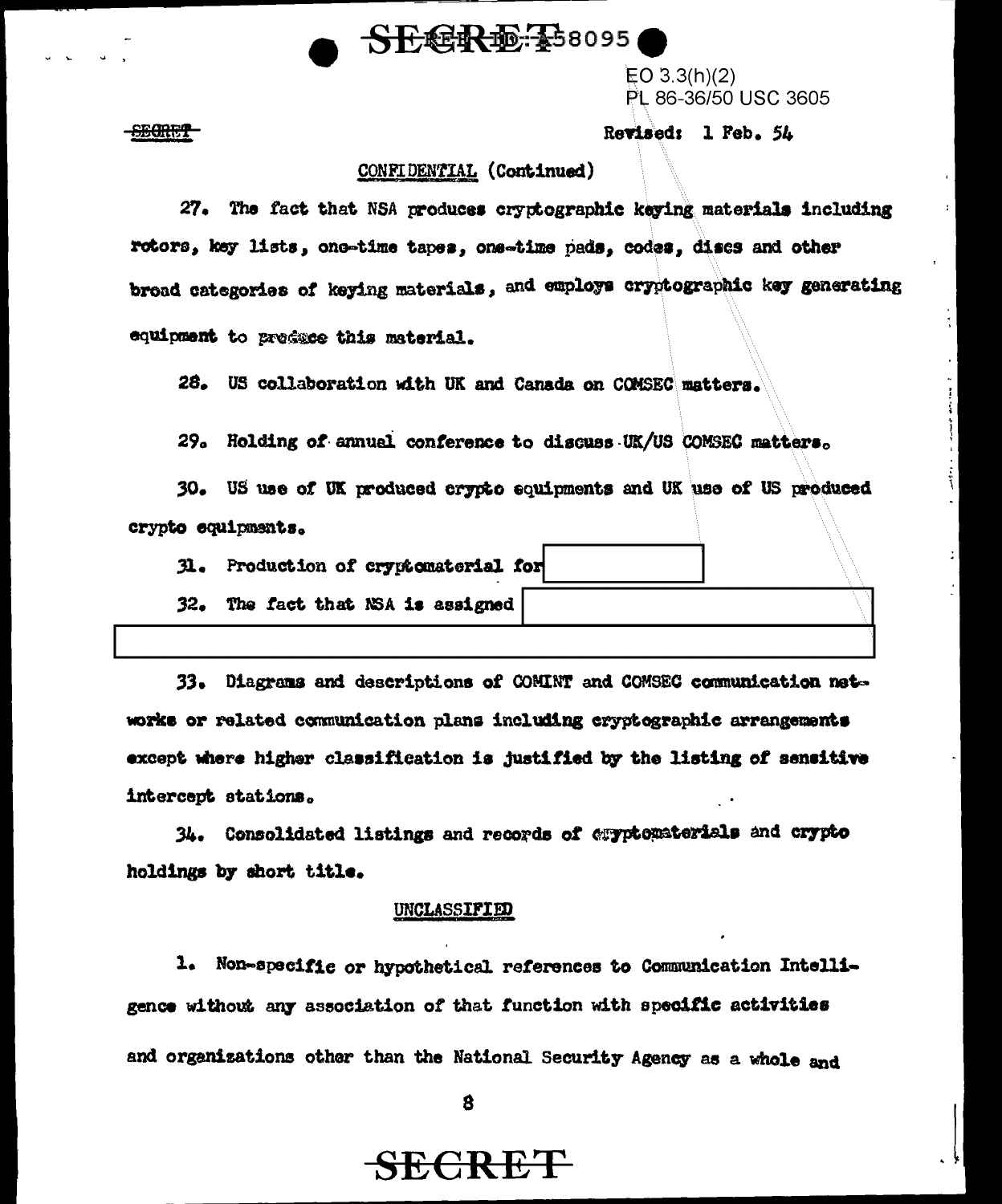

SHORET

Revised: 1 Feb. 54

### UNCLASSIFIED (Continued)

service cryptologic agencies as a whole, and association of NSA with the latter.

2. Elementary principles of traffic analysis, military cryptanalysis and cryptography, in production of instructional material and language training material used at NSA School.

3. All compilations and materials in the public domain used at NSA. Only information which would indicate use for classified purposes should be classified.

\*4. Identification with NSA of NSA authors of technical papers on matters already in the public domain.

5. Cover names assigned to "Rapid Analytic Machinery" (RAM) when used out of context.

6. The terms NSA Field Activity Far East (NSAFE), NSA Field Activity Europe (NSAEUR), NSAAL and NSAUK. If all are listed together, should be classified Secret.

7. Civil Service Job Titles and NSA "Classification Standards Manual".

8. Existence of and individual employees interest in computers, except as noted under Confidential.

9. Specific components of equipment under research, if use of component is not revealed. (R/D)

10. Mention of interest in computer type circuits, if no indication made of type of systems in which they are to be used.

11. Report of inspection trip to uncleared company that is a prospective contractor, if no mentign is made of actual applications of components.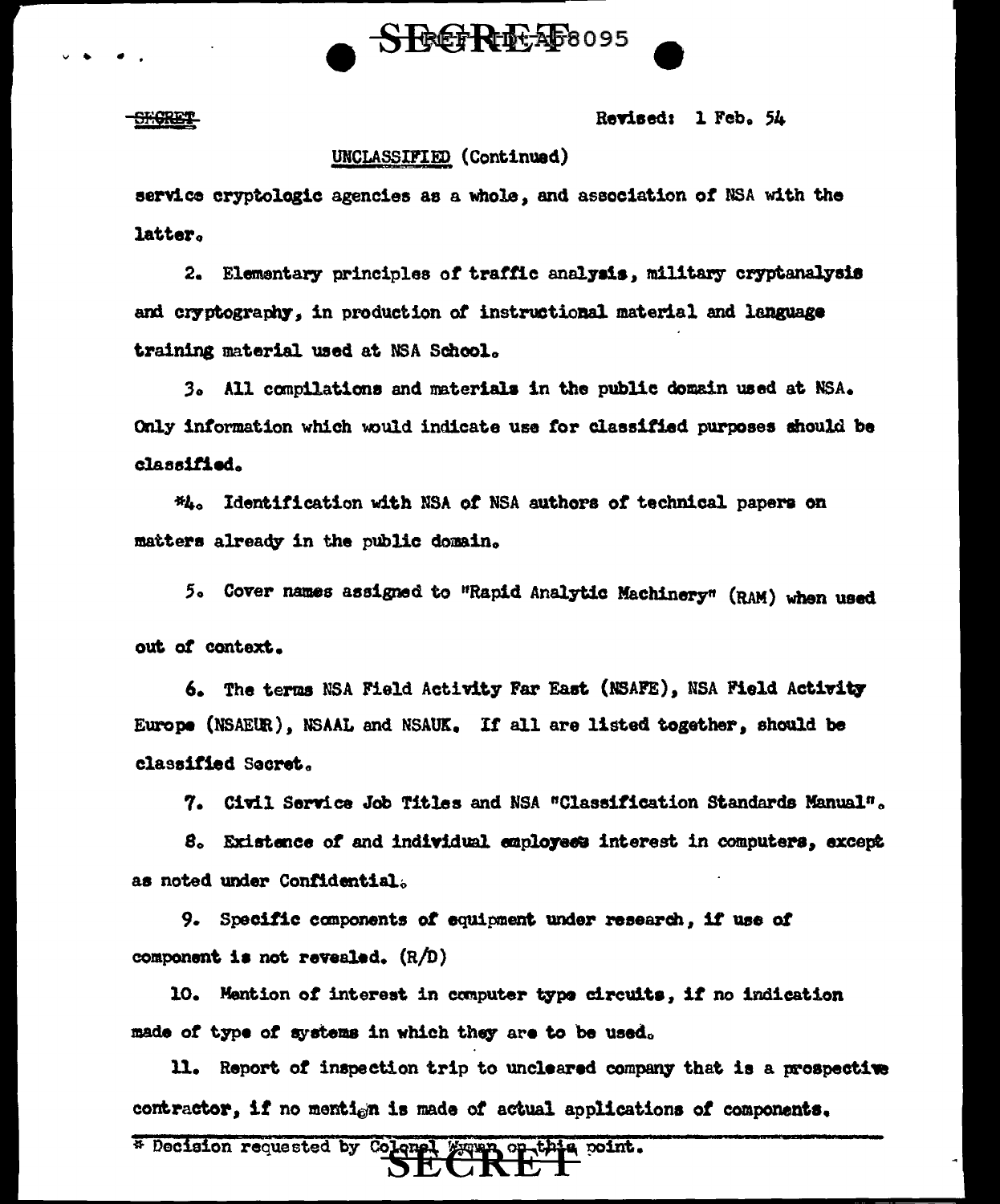

**Berry** 

Revised: 1 Feb. 54

## UNCLASSIFIED (Continued)

12. Association of NSA with cryptography, COMSEC, Friedman, Hagelin,

Hebern, keys, rotors, etc.

 $*13.$  Short titles  $(R/D)$ 

14. Communications giving a person's security clearance as "cryptologic", "cryptographic".

15. Project number and titles used in justification for purchase of materials when no technical usage is specified.

16. The terms NSA-FWPU (LANT) and NSA-FWPU (PAC).

17. Detailed reference to, and description of, cryptanalytic success against World War I military cryptosystems.

18. References to intelligence derived from cryptosystems in which successful cryptanalysis has already been revealed by official U.S. action (e.g., the Congressional investigation of the Pearl Harbor attack).

19. Any reference to intelligence or cryptanalytic success against operational cryptosystems as disclosed by foreign publications appearing in the public domain. These references must be accompanied by the source and

be without further elaboration or amplification.

20. The fact that NSA procures and produces crypto equipments and spare parts.

21. Accounting reports and correspondence referring to only one or a few isolated items by short title.

<sup>\*</sup> Requires elaboration.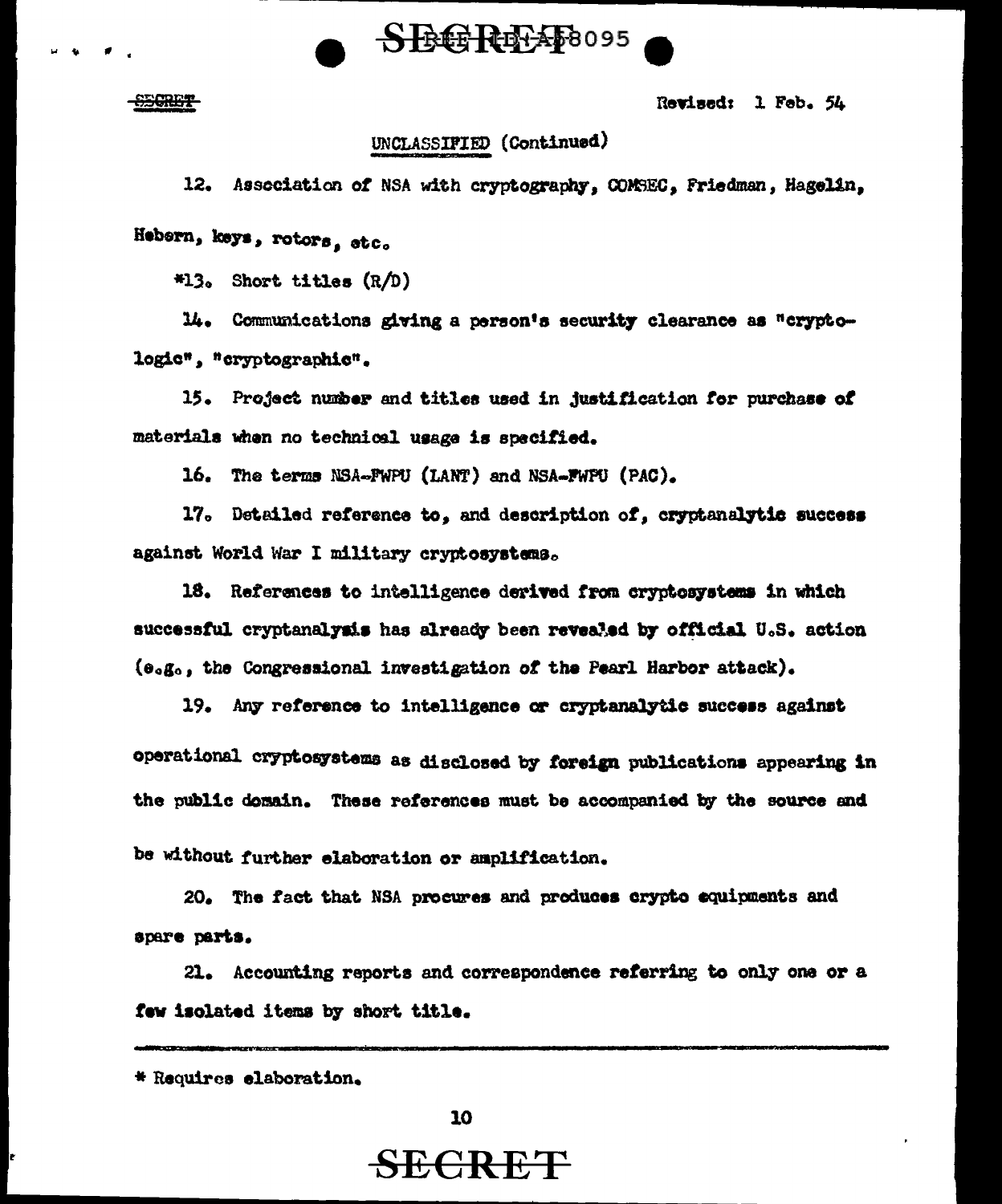The following questions have been submitted by FROD personnel as being representative of their problems in classification:

a. At such times as a change in codewords occur. is any overlap permitted - does material initiated the last day of one period to be signed the first day of the new period bear the old or new codeword stamp? Is it possible to continue working on a problem and predate it and therefore have it classified with the old codeword even though several days have clapsed into the new period? Is there any bar to sending material containing both the old and new codewords in the same package through authorized channels?

b. When reference is made to a phrase such as "TOP SECRET (WORD) and is otherwise unclassified should the document be classified TOP SECRET (WORD), TOP SECRET or is some other lower classification permitted? What is the procedure for classifying material that contains a combination of classified information such as SECRET (WORD) and plain TOP SECRET? Is the phrase TOP SECRET (WORD) permitted or does one use solely the classification TOP SECRET or add the TOP SECRET CODEWORD? Does the presence of an individual page among several pages within a document of CODE-WORD material necessitate the application of a CODEWORD to all pages or only the page required? Is not undue emphasis being placed upon the cover sheet bearing the legend that the material contained therein is of CODEWORD level? Should not some require. ment be established that the notation of the existence of CODEWORD material be included on the cover and the first three or four pages of any given document?

c. Current practices result in documents containing CODEWORD information being reproduced on CODEWORD paper. Is it possible to extract information from these documents, and, determining that the extract is not of CODEWORD sensitivity, to reproduce it at some other classification level? The present proposed revision to Appendix B in the BRUSA Agreement provides for the downgrading of CODEWORD information from Categories III through II to I. Will obliteration of the old CODEWORD classification be sufficient or will it have to be removed from each individual page? Does the utilization of the weather CODEWORD prevent inclusion of information falling in other CODEWORD categories?

d. Current instructions require that codeword material not be disseminated unless the recipient has been properly indoctrinated. How does an individual determine the status of indoctrination of another without disclosure of information. that

Incl 2

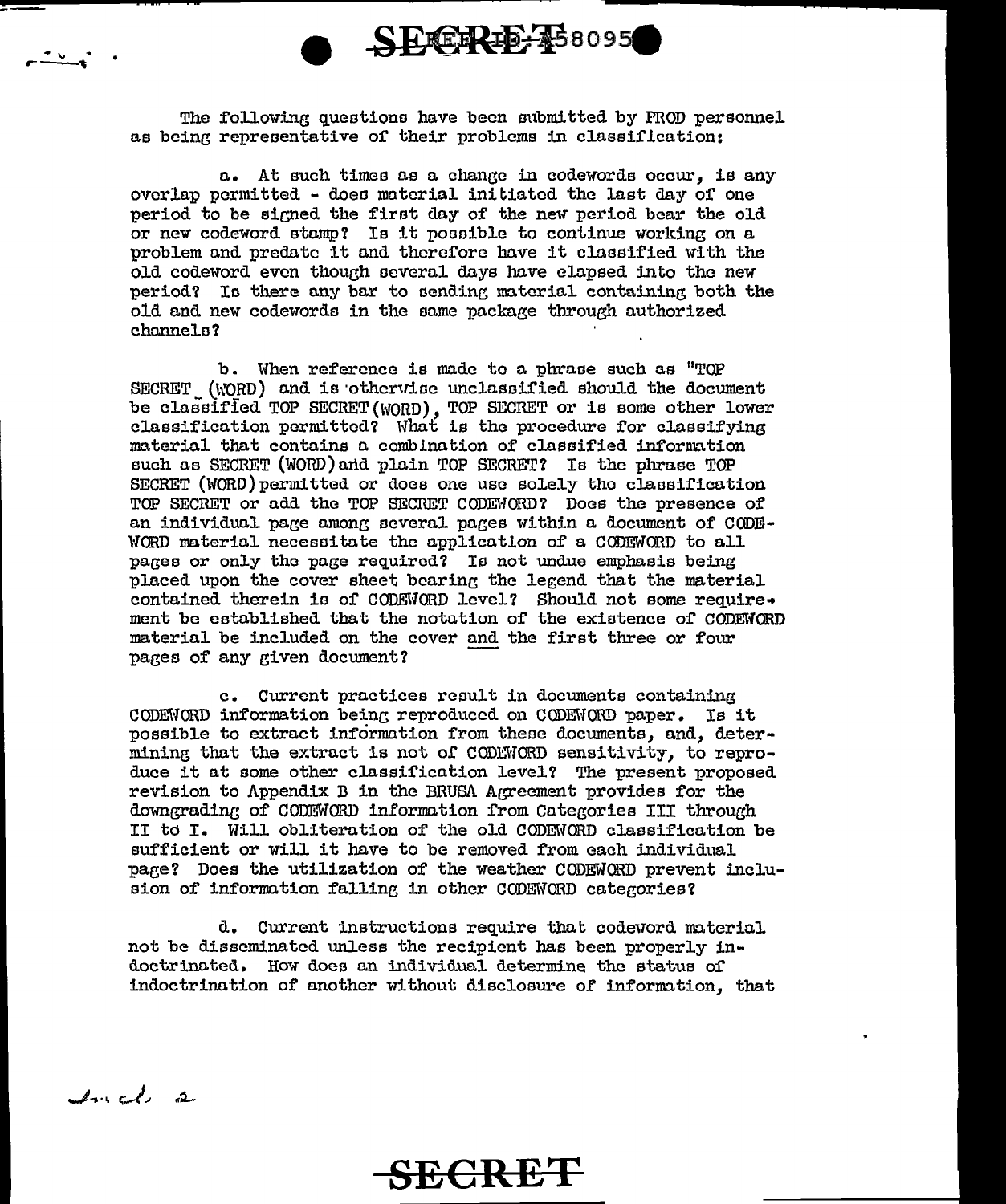

individual should not otherwise have? In the transmission of CODEWORD material is it sufficient to mark the package "TO BE OPENED ONLY BY" (the name of the individual) or should the title he used?

e. It has been noted that the Army Security Agency is now using the procedure of stamping the phrase "THIS PACKAGE CON-TAINS CODEWORD MATERIAL" on the inner wrapping of the package. This instruction seems to be contrary to existing NSA regulations.

f. One occasionally still sees the expression US EYES ONLY. Is this phrase legal or has it been supplanted by US OFFICIALS ONLY? What procedures should be used in handling paper so marked? It has been noted that such documents are left in working areas where personnel from authorized forcign support groups are permitted to enter.

K. Intercept assignments going out from NSA to the field are classified SECRET CODEWORD, although they contain only case numbers and supporting notations. Similar information coming in from the field stations is classified CONFIDENTIAL.

h. Language training material utilized by the NSA School contains no classification but does give a direct tiein to the language areas of interest to NSA. Information prepared by the school is held to RESTRICTED levels although if similar documents were PROD produced they would carry a much higher classification.

i. Current instructions for forwarding processed RU traffic are SECRET. Considering the sensitivity of the information contained therein should they not be given a CODENORD classification?

j. The NSA "Schedule A Classification Standards Manual" is unclassified but refers to CA and TA in connection with certain technical skills which would indicate the need of classification.

k. Should not the NSA-GHQ relationship be reviewed in lieu of recent British relaxations on security of that organization? We ship all material for them to SUSLO who in turn distributes it to GCHQ. Since the British have announced the existence of GCHQ at Cheltenham, the tieup between SUSLO and GCHQ can not be maintained at a highly classified level. Therefore, either sufficient protection of our relationship with GCHQ is not being maintained for the entire matter should be down graded.

**OGA** 

# **YECRET**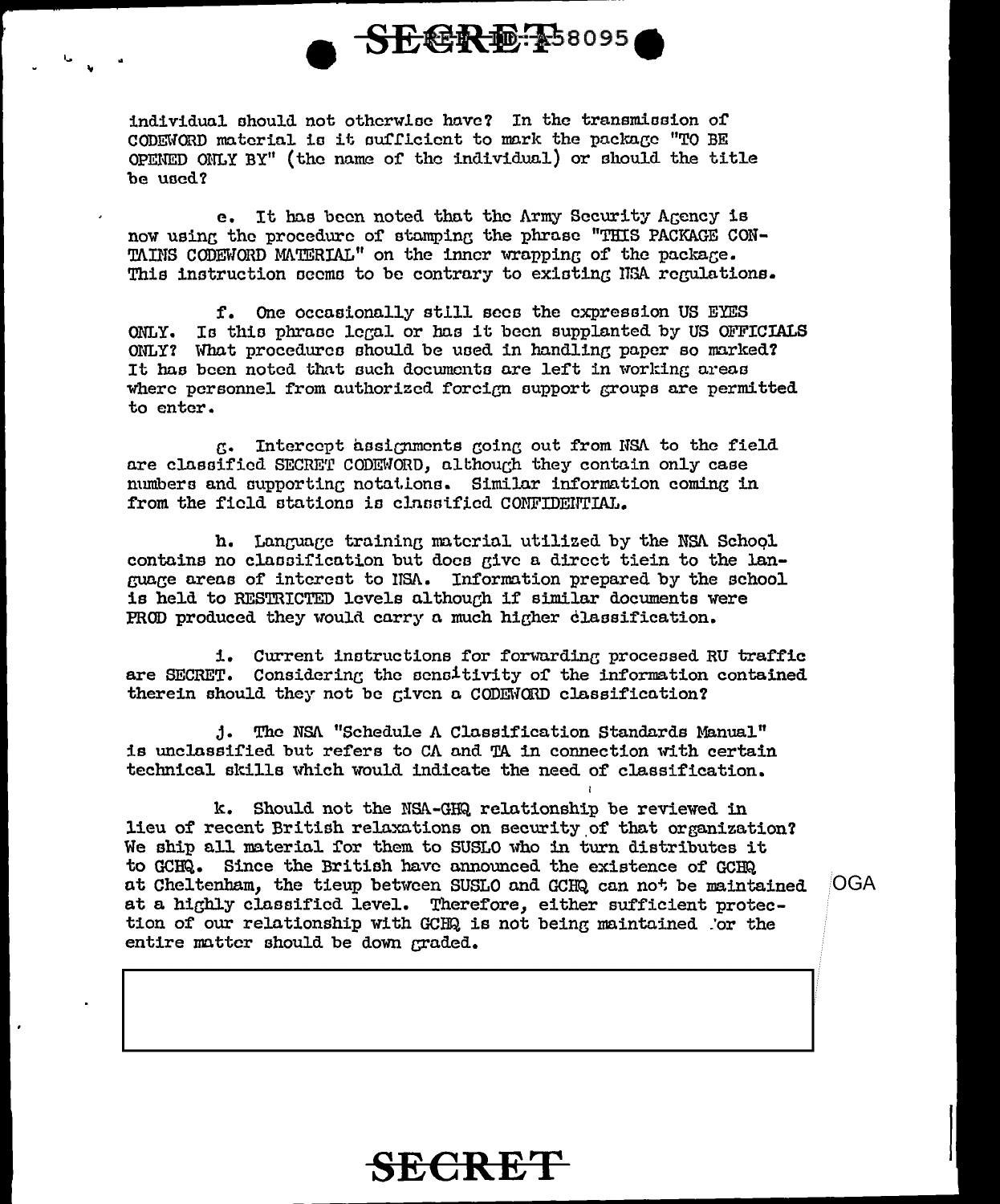

m. IBH and RAM runs are given general classifications (c.g. TOP SECRET CODENORD) rather than classifying them according to content. Certain runs containing preliminary stages of Cipher System Colutions which do not reveal either source or purpose could be given a lower classification. Should runs which are stapled by ACCO fastners be considered as bound volumes with only cover classification or should each page be classified?

n. Runs have been made from unclassified material such as backward dictionaries of foreign languages which have a significance in the work within PROD. Should these not be classified?

o. Although the new proposed revision of the security manual stinulates that certain categories of listed materials within secure operational areas need not be classified, nothing official has ever been promulgated within PROD. This execution is not clearly understood in that material within any given working area is subject to coordination which requires interchange of information between two or more working areas. Is it to be firmly understood that a paper must be classified before it is removed from a given working area or can a looser interpretation be given wherein it will be understood that material need only be classified prior to its official publication or when material is to be removed from the confines of Production altogether? Should this same exception be applied to material used for reproduction such as mimeographed, multilith stencils, ctc.?

p. There seems to be an arbitrary reasoning that once material is extracted from a given classified source, that extracted material will retain its original classification and, if inserted into other material, will so affect that new material. Thus, in certain alphabetical compilations of surnames, geographical names, etc., the intermittent sprinkling of information which was derived from certain COMINT sources ungrades the lower compilation to the highest named category. The more presence in a given title can in no way be attributed to its former source and, therefore, should it not be permitted that the new publication or compilation be classified at a lower category?

q. When a panel, working on a given highly sensitive problem. requests information of unclassified nature from numerous sources  $(e.g.,\nI)$ . Intery, etc.) should the fact that this panel is requesting the information be classified or should the request be considered on the basis of its face value only? This Agency has within its collateral sources numerous publications which are unclassified (e.g. Moscow Telephone Director, Handbook of International Organizations. etc.) which in themselves mean nothing, but their presence in the Agency can be indicative of the direction of Agency interest. Should the existence of these documents within PROD be classified and/or should the documents themselves be classified?